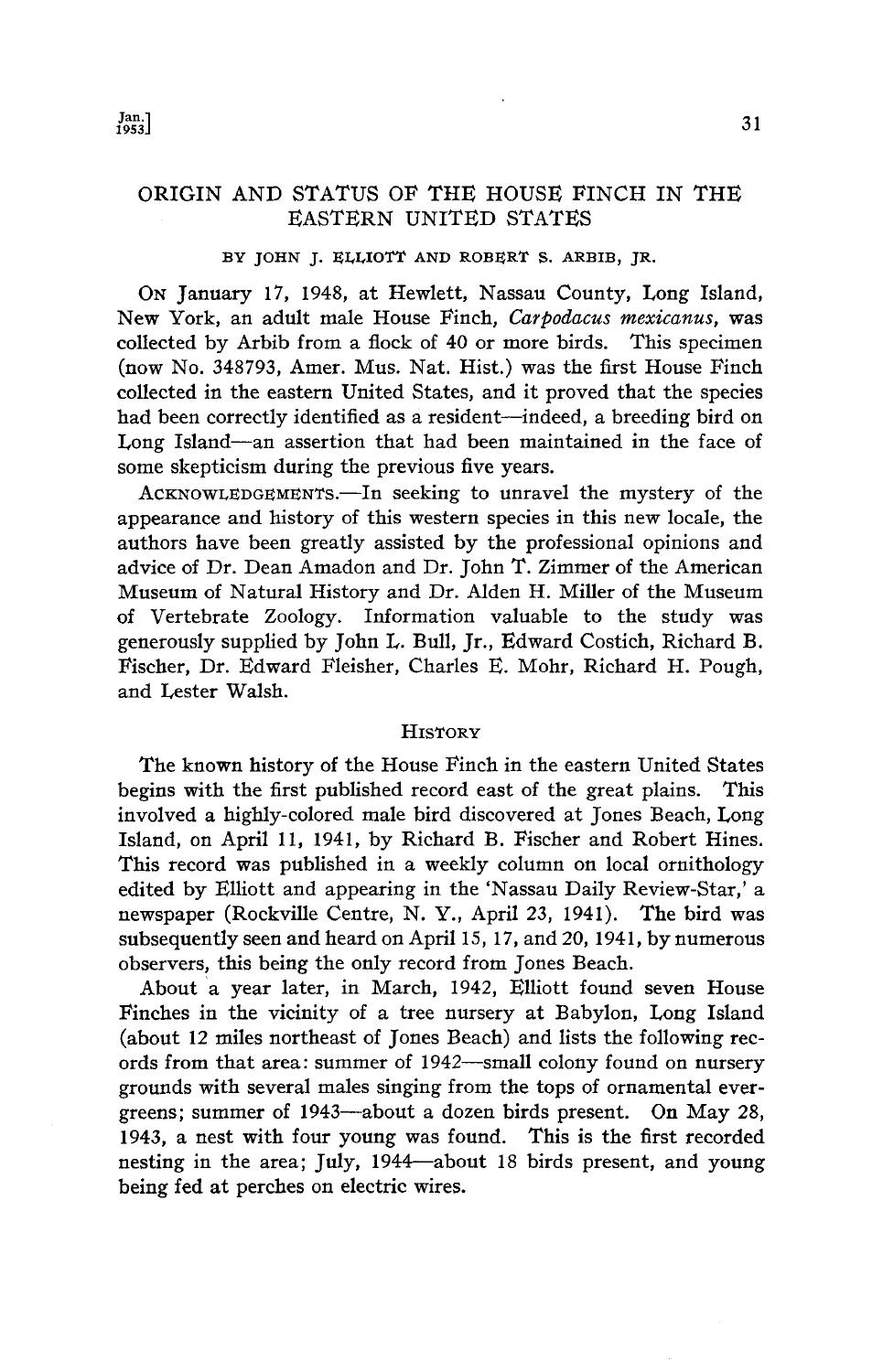**Numbers increased to 24 in 1945 and to 38 in 1946. One evening in late summer of 1947 a flock, closely estimated at 50 individuals, flew into the Babylon nursery area. In 1947-48, after a heavy snowfall, the Babylon colony seemed reduced to a very few birds; none could be found for a month, although previously they wintered there.** 

**There were, however, several dozen birds in the summer of 1948, and these increased to 70 by the winter of 1949-50. At the time of the absence at Babylon in 1947-48, large increases were noted at Hewlett (23 miles west) and at Lawrence (26 miles west) where other colonies had definitely been known to exist since 1944, and possibly had existed earlier. At Westbury (12 miles northeast of Hewlett) House Finches were found in a large nursery in 1944, and these increased to several dozen in 1948, with young noted from 1945 on.** 

**At this writing, the four colonies mentioned are all thriving, with slight increases indicated over the populations of 1949. In the last two years, increasingly frequent records have been obtained outside the Babylon-Westbury-Lawrence triangle, evidence of peripheral spread. Long Island locations include Riis Park, Idlewild, Williston, Roslyn, and Wyandanch. On May 18, 1948, the first unimpeachable record of a House Finch from off the island was made at Tarrytown, New York, by Lester Walsh, and there are subsequent records from Ridgewood, New Jersey (1949) and Bedford and Armonk, New York (1951). During the winter of 1951-52 a small colony (20-30 birds) was found along the Long Island shore in Greenwich Township, Connecticut.** 

#### **ORIGIN**

**In May, 1947, Elliott wrote a brief summary of the status of the House Finch on Long Island (Linnaean News-Letter, 1 (3): 2). that time there was no clue as to how the species had come into the East, why it had not been noted in other parts of the continent outside its normal range, and why all known colonies were concentrated on Long Island. Several theories were advanced, including the escape of cage birds, deliberate planting, and the possibility that some birds may have been inadvertently trapped in freight car shipments of nursery plants from the West. It seemed impossible that a characteristically sedentary, or at best only locally migratory species should suddenly appear in numbers, of its own volition, some 1,500 miles from its normal range without a single record from intervening areas.** 

**An answer was immediately forthcoming, which at first seemed to solve the riddle of the birds' appearance, though it subsequently raised several corollary problems. The answer came from Dr. Edward Fleisher, of Brooklyn. Fleisher (Linnaean News-Letter, 1 (4): 1-2)**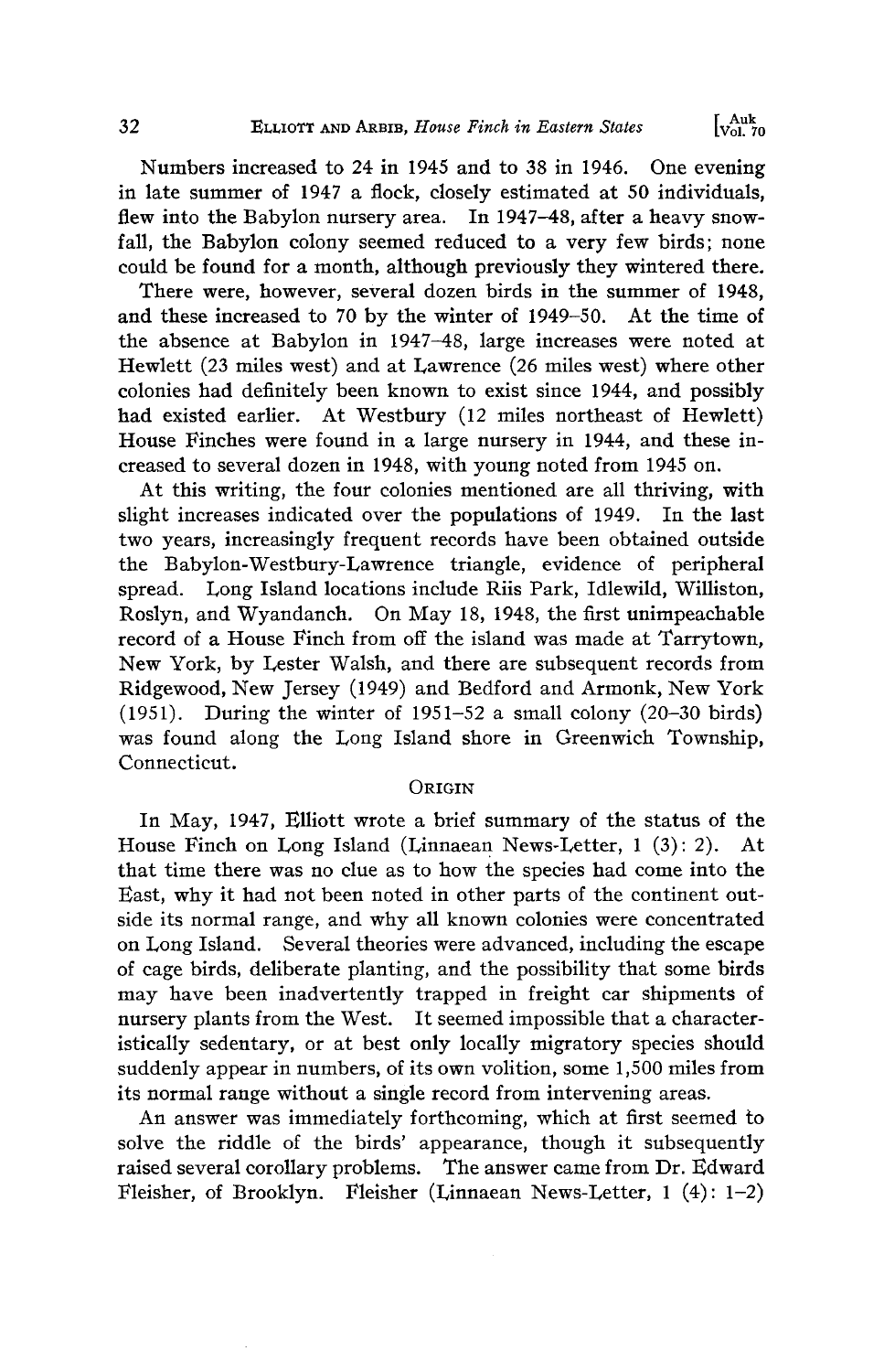**wrote that in January, 1940, he had discovered in a bird store in Brooklyn a large cage with 20 House Finches for sale as "Hollywood**  Finches." He had previously seen Bohemian Waxwings for sale in **this store, and decided to put an end to this traffic in protected American passerines. In Fleisher's words:** 

**"I accordingly wrote to the National Audubon Society asking them to take some action. Mr. Richard Pough, who handled such matters, was out of town, and the case was referred to the State Game Protector of this district. I received, through the kindness of Carl W. Buchheister, a copy of this official's reply. In it he stated that the birds were sold by an aviary in California, and he intimated that the sale was not illegal because 'the species is not protected in California nor is it native to New York State.' . . . On March 14, 1940, I wrote to the then Bureau of Biological Survey and received a reply signed by Chester A. Liechhardt, Acting Chief of the Division of Game Management. In this letter, I was informed that House Finches were placed on the list of migratory birds following the convention between the United States of America and the United Mexican States, and hence their trapping and sale without a federal permit constitute violations of the law . . .** 

**Shortly thereafter I was visited by Mr. Orin D. Steele, U.S. Game Management Agent. In answer to one of his questions I strongly opposed releasing these birds in this area, and asked that they be disposed of in some other manner. A few days later, April 1, 1940, Mr. Steele sent me a letter in which he said 'based entirely on information furnished by you, we have been able to stop the trapping and transportation from California, and have stopped sales throughout the United States'."** 

**Fleisher's report of his campaign is quoted at length because it puts on record the names of those most responsible for ending this illegal traffic, and because it illustrates the rewards of constant vigilance.** 

**Meanwhile, the National Audubon Society had taken action locally. Pough had telephoned to 20 local dealers, and found that all carried the species, or had carried it at some time during the four years the treaty had been in effect. Three dealers said they "no longer carried House Finches . . . because they were too cheap . . . and because they were too wild and did not live long in captivity." Most of the local bird shops were supplied by one wholesaler, who confided to Pough that there was some present trouble about the legality of their sale, and until the matter was straightened out, he could not supply. He thought that in a week or two he could start shipping. He quoted a price of \$35 per hundred. He said they would probably get around the difficulty by calling the birds Purple Finches, since, he said, these birds were not protected by the Mexican treaty.** 

**In seeking to trace this illegal traffic, the authors canvassed bird shippers known to have engaged in trapping House Finches. Some were no longer in business, others refused to answer, but several replies were informative, and revealed an unsuspected magnitude of the operation. One shipper, located at Reseda, Los Angeles County,** 

 $\begin{bmatrix} \text{Jan.} \\ \text{1053} \end{bmatrix}$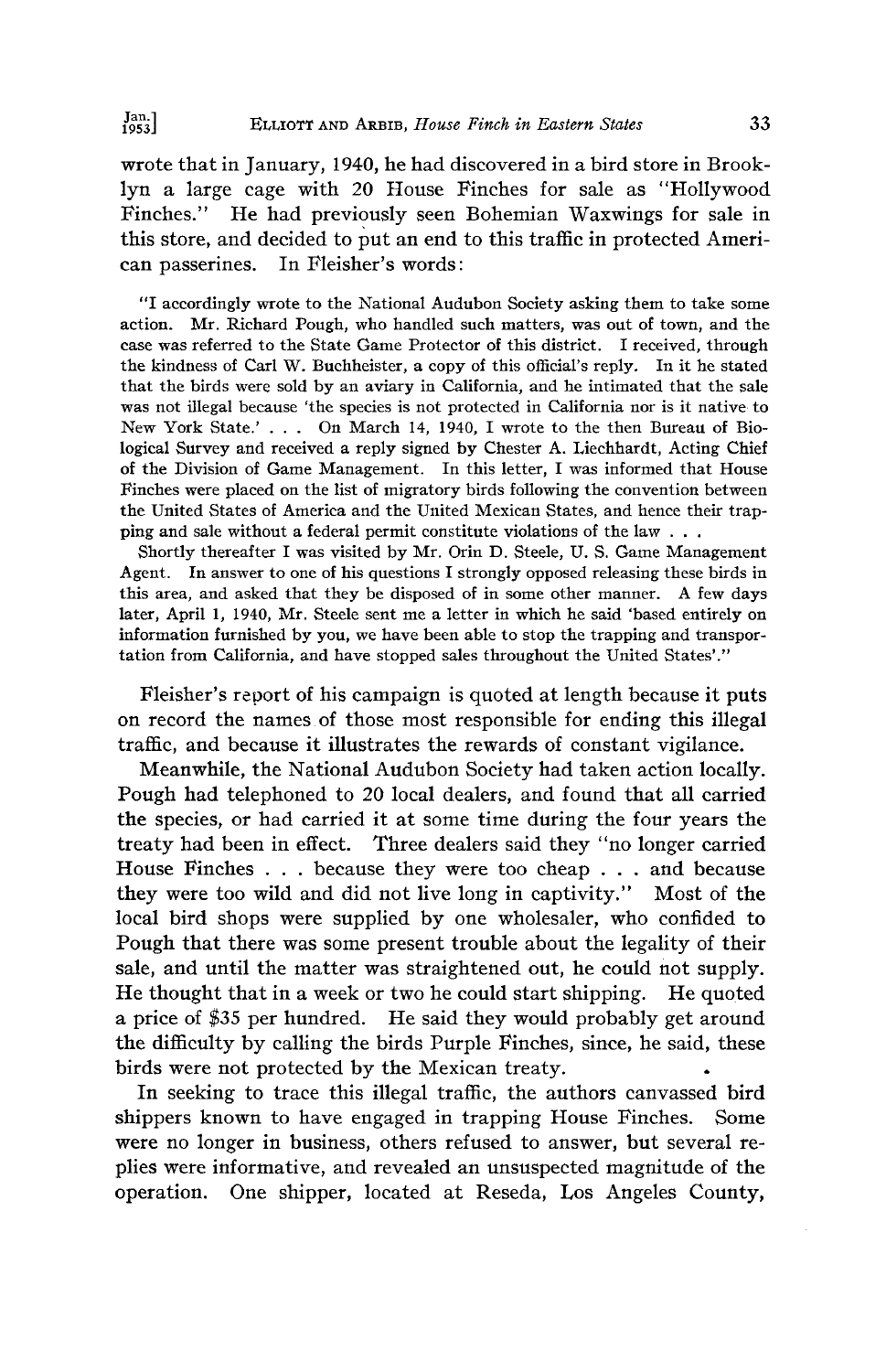**California, stated that he had ceased shipping House Finches, known to the trade as "Red-headed Linnets" in 1936, but that many thousands of these birds were shipped by him and almost every other dealer to nearly every state east of the Mississippi. He stated that they were shipped so fast that the State Fish and Game Department put a ban on further shipments. (This may have been the ban imposed in 1940.) To quote him: "Some of the shippers shipped them regardless of the ban, but gave them different names. It is still unlawful to ship these linnets but some of the dealers still ship them under various names. Only about 100 females were shipped to every 1,000 males, the males being the colored ones. They used to breed these males to female canaries. The amount shipped must have run**  into many thousands but no one can tell just how many. **would be about 100,000 or more. No birds were returned to California as they had no value here."** 

**Although this information is admittedly unverifiable, there is no reason to doubt its general theme--that many thousands of House Finches were shipped to many eastern states from California by many shippers during a period of years, which practice may still be carried on to a minor degree. And circumstantial evidence, at least, indicates that the surplus unsalable birds were released, perhaps by a single New York bird dealer, when the ban was effected in 1940.** 

**There is no evidence that the Long Island population is the result of a Carpodacus-Serinus cross, but canary breeders consulted were unanimous in agreeing that it is possible, and point to a long list of successful hybridization with Serinus and other fringillid genera.** 

**However, with all the evidence suggesting a California origin, it is noteworthy that the House Finches of Long Island appear, to all observers who have studied the bird in the field and then compared their impressions with museum specimens, to be extremely dark, dusky, and "smokier" than the average in California populations--indeed--than almost every other race of the species. This obvious duskiness proved baffling at first, and because the birds most closely resembled the populations of Carpodacus mexicanus smithi from Colorado and New Mexico, an entirely different explanation of their appearance on Long Island was sought. The possibility that the Long Island birds might be "sooted" was considered improbable, since the areas frequented by the House Finches on Long Island are suburban, close to the sea, nonindustrial, and relatively clean. To date there has been little evidence of sooting in this area among other species with comparable habits.** 

**Subsequent examinations of freshly collected specimens from Long Island, however, prove conclusively that these birds are heavily**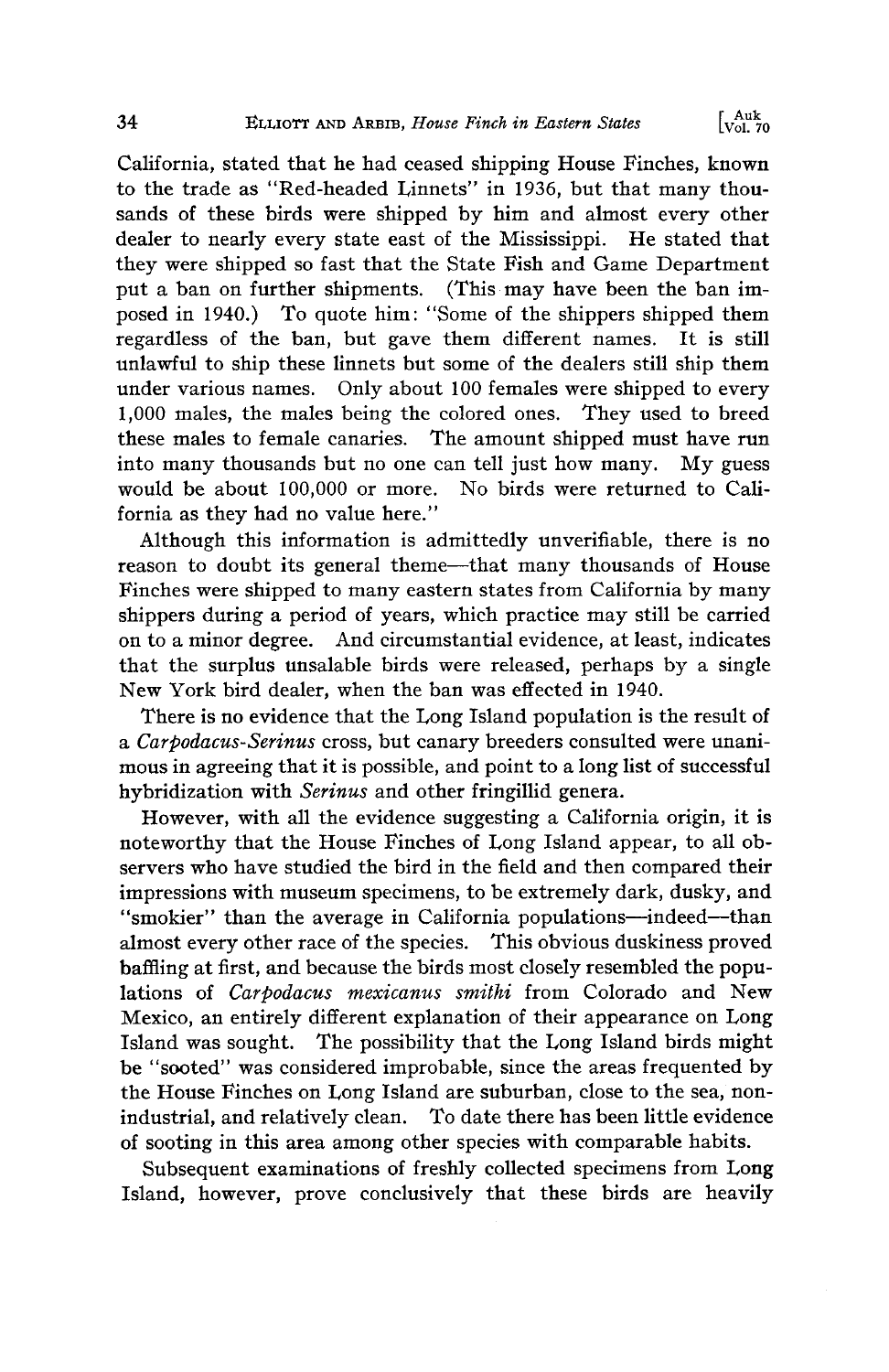**sooted. In New York, Dean Amadon compared newly-collected, washed House Finches with earlier, unwashed specimens from Long Island, and found that the darker color of Long Island birds was attributable to dirt-stained plumage. In California, Alden H. Miller**  compared two specimens from Long Island with a large series in the **collection of the Museum of Vertebrate Zoology. He reported that he could match them perfectly with individuals taken in the spring in the San Joaquin Valley of California and in the Los Angeles area. At this time of year the House Finches from these California areas show a great degree of individual variation in the degree to which the browns and reds have faded and brightened, respectively. Most of the birds from these areas were lighter and brighter than the Long Island birds, but apparently some individuals, depending on local conditions of exposure, remain much darker than others. From these same areas were found birds that were so dirty that they were actually darker in appearance than the two washed Long Island birds. Miller also compared the Long Island birds with smithi from the Denver district, and concluded that even when sooted, smithi shows broader stripings in both male and female than California birds. His conclusion, which the authors accept, is that the Long Island birds are without doubt C. m. frontalis, from California.** 

#### **HABITAT AND BEHAVIOR ON LONG ISLAND**

**In its native West, the House Finch is found in a wide variety of environments. Dawson (Birds of Calif., 1: 214, 1923) speaks of its adaptability as being marvelous, and its success in its new eastern locale is perhaps further proof. According to Grinnell and Miller (Pacific Coast Avif., no. 27: 454, 1944) the habitat in California is remarkably varied, with a great diversity of situations meeting the four apparent requirements of: 1) water within a fairly wide cruising radius; 2) open ground affording growths of low seed-producing plants; 3) fruits and berries during part of the year, these may also substitute for nearby water; 4) places for roosting and nesting above ground level.**  At all its eastern sites, these requirements are amply met. **Island, east of the Lawrence-Hewlett areas, the species resorts principally to ornamental shrub and tree plantations in and around nursery**  In the Lawrence-Hewlett area, it is found chiefly associated **with cultured evergreens on old estates.** 

**In the West, the House Finch often nests in outbuildings and around the eaves and porches of houses, on cliffs, in shrubs, trees, hedges, or cactus of any size or height. Thus far on Long Island, the House Finch has confined its nesting to hedges and to coniferous trees of**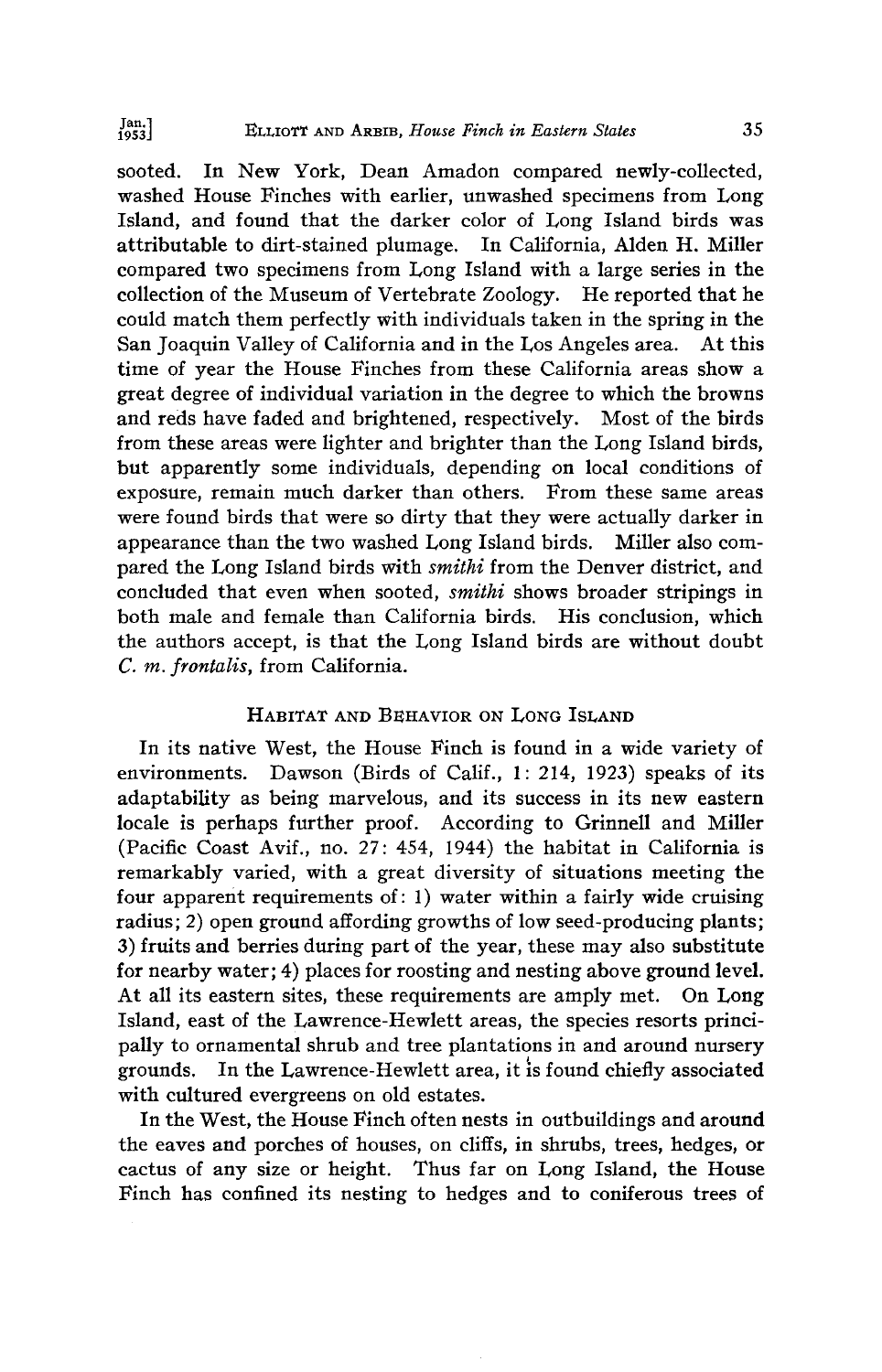**various heights. The first nest discovered on Long Island was wellconcealed near the center of the foliage of a 30-inch Austrian pine, about 12 inches from the top; this was the above-mentioned Babylon**  Other nests in Hewlett and Westbury have been placed in **ornamental spruces at heights up to 30 feet. Another nest in Babylon was found in a hedge about five feet from the ground.** 

**As in the West, the Long Island birds build their nests of whatever materials may be locally available. The Babylon nest, found in the Austrian pine, was constructed of coarse grasses which made the exterior bulky. The interior was lined with finer grasses and contained little or no thread, floss, down, or string, material often noted in western**  A nest in Hewlett was woven of slender twigs and rootlets with **a lining of fine grasses and spruce needles.** 

# **Food**

**In the East, the House Finch has not thus far been reported in any of the destructive feeding practices often condemned in California. Its primary items of diet are weed and grass seeds, and the seeds of Cerastrum (mouse-ear chickweed), but it has also been seen feeding on the fruits and berries of some flowering shrubs. In winter, besides eating the fruit of nursery shrubs, it feeds on Rhus (sumac) berries to some extent. During the coldest months, the birds gather in flocks, and especially in the Lawrence-Hewlett area, depend on food set out**  Here they often remain until late spring (May) **when food becomes otherwise available to them. At Babylon and Westbury feeding stations are not as numerous; this is perhaps the reason for the disappearance of the birds in the winter of 1947-48 in the Babylon area and the increase in numbers farther west.** 

**At the feeding stations the preference is for sunflower seeds (the bait which the California trappers cited as most successful); but in the absence of this seed, hemp, millet, rape, and cracked corn are readily consumed.** 

# **PRESENT STATUS**

**The House Finch on Long Island is non-migratory, although given to local wandering in winter to procure food. During frequent visits birds were found consistently in the Babylon area from 1942 through 1946, even in winter, although there was a noticeable increase in indi**viduals concentrated here prior to the nesting season of 1946. **Lawrence-Hewlett area the birds seem to gather in the winter into cohesive flocks, although there is considerable trading back and forth between nearby feeding stations, and almost daily variation in the number of visitors at the numerous feeding stations in the area.**